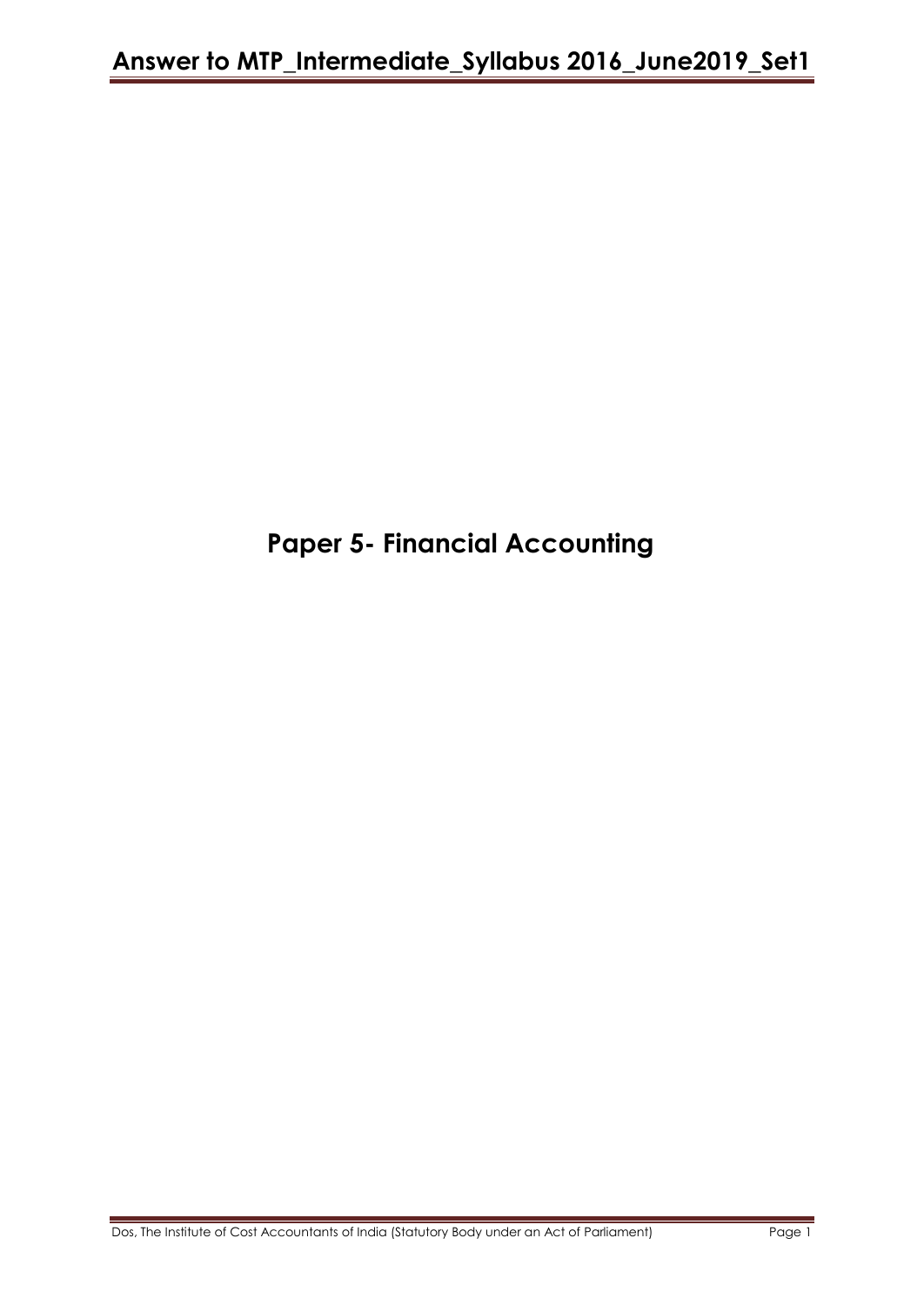# **Paper 5- Financial Accounting**

**Full Marks : 100 Time allowed: 3 hours**

**Section - A**

#### **1. Answer the following questions**

- **(a) Multiple choice questions: [10x1=10]**
	- **(i)** In the case of non-profit organization donations received by the organization are reflected in
		- (a) **Income and Expenditure Account**
		- (b) Capital Account
		- (c) Receipts and Payments Account
		- (d) None of the above.
	- **(ii)** Noting charges on bills receivable dishonoured will appear on the side of General Ledger Adjustment Account under \_\_\_\_\_\_\_\_\_\_ Ledger.
		- (a) Debit side, Debtors' Ledger
		- (b) **Credit side, Debtors' Ledger**
		- (c) Debit side, Creditors' Ledger
		- (d) Credit side, Creditors' Ledger

**(iii)** Capital Accounts of the co-venturers are of the nature of

- (a) **Personal Account**
- (b) Nominal Account
- (c) Real Account
- (d) None of the above
- **(iv)** Which account is used for transactions concerned with head office supplying resources to the branch?
	- (a) Capital account
	- (b) Current account
	- (c) **Branch account**
	- (d) Joint venture account
- **(v)** \_\_\_\_\_\_\_\_\_ A/c is used for the reassessment of the assets and liabilities.
	- (a) General Reserve
	- (b) Profit & Loss
	- (c) **Revaluation**
	- (d) Both (b) & (c)

#### **(vi)** Repairs and Maintenance of Delivery Trucks is

- (a) Selling and Distribution Expenses
- (b) Indirect Expenses
- (c) Administration Expenses
- (d) **Both (a) & (b)**

#### **(vii)** Internal Liability represents \_\_\_\_\_\_\_\_\_\_\_\_\_.

- (a) **Proprietor's Equity**
- (b) Loans from Banks
- (c) Debtors
- (d) None of the above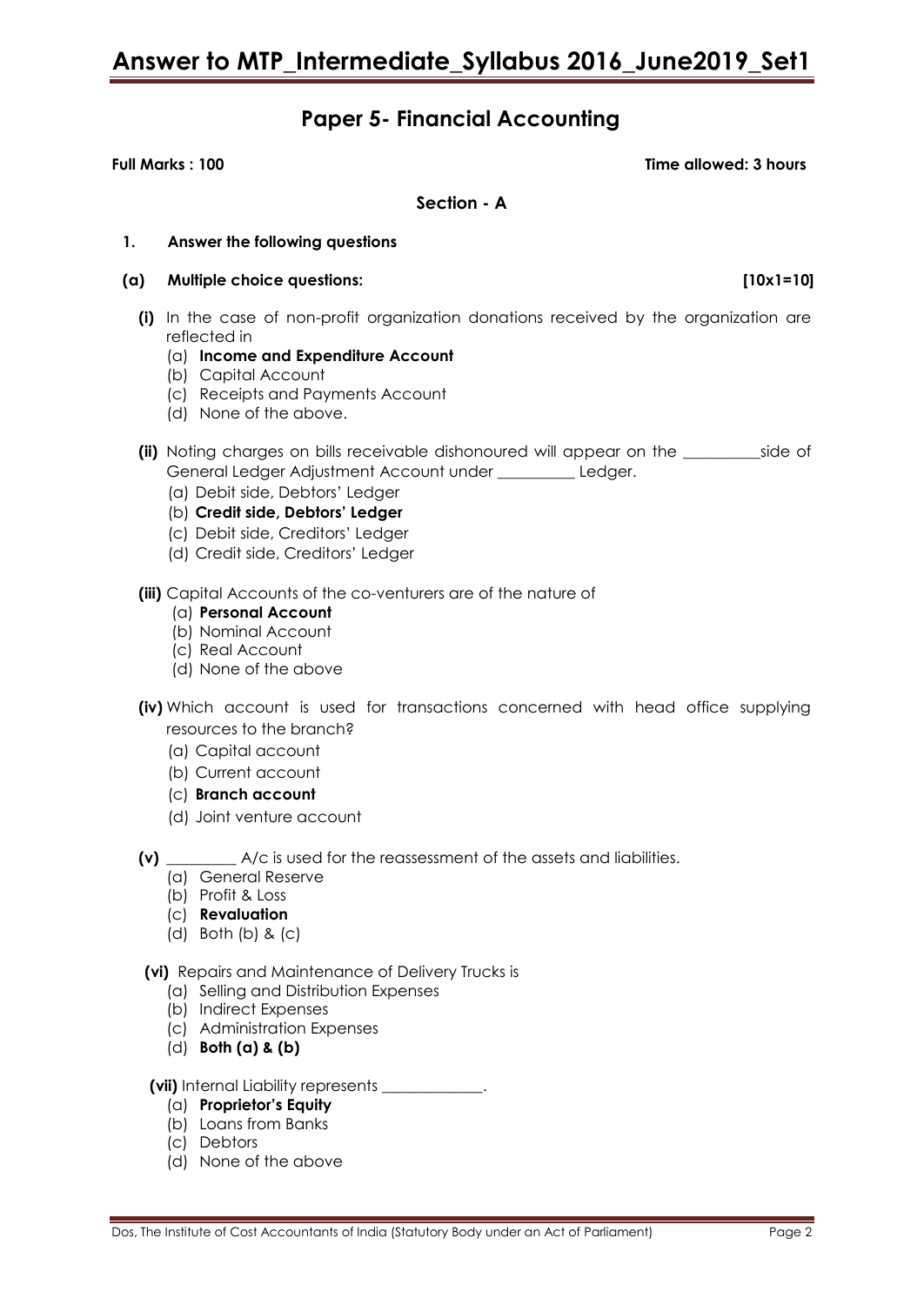**(viii)**The cost of a Fixed Assets of a business has to be written off over its

- (a) Natural Life
- (b) Accounting Life
- (c) Physical Life
- (d) **Estimated Economic Life**

**(ix)** Excess of minimum rent over royalty is known as

- (a) Maximum rent
- (b) Excess workings
- (c) **Short workings**
- (d) Deficiency of actual royalty

### **(x)**In Hire Purchase system cash price plus interest is known as

- (a) Capital value of asset
- (b) Book value of asset
- (c) **Hire purchase price of asset**
- (d) Hire purchase charges

### **(b) Match the following: [5x1=5]**

|              | Column 'A'                 |   | Column 'B'                            |
|--------------|----------------------------|---|---------------------------------------|
|              | <b>Consumable stores</b>   | А | <b>Expenditure for Business</b>       |
| $\mathbf{2}$ | <b>Trial Balance</b>       | В | State of deterioration due to old age |
| $\mathbf{3}$ | Dilapidation               |   | <b>Journal Proper</b>                 |
| 4.           | <b>Opening Entry</b>       | D | Not a part of the final statements    |
| -5.          | <b>Interest on Capital</b> | E | Revenue Expenditure                   |

#### **Answer:**

|    | Column 'A'           |   | Column 'B'                         |  |  |
|----|----------------------|---|------------------------------------|--|--|
|    | Consumable stores    | Ε | Revenue Expenditure                |  |  |
|    | <b>Trial Balance</b> |   | Not a part of the final statements |  |  |
| 3. | Dilapidation         | B | State of deterioration due to old  |  |  |
|    |                      |   | age                                |  |  |
|    | <b>Opening Entry</b> |   | Journal Proper                     |  |  |
|    | Interest on Capital  | A | <b>Expenditure for Business</b>    |  |  |

#### **(c) Fill in the blanks: [5x1=5]**

- **(i) Every debit must have its corresponding and equal \_\_\_\_\_\_\_\_\_\_.**
- **(ii) \_\_\_\_\_\_\_\_\_ is drawn to settle a trade transaction.**
- **(iii) \_\_\_\_\_\_\_\_\_\_\_\_\_ is the agent to whom goods are sent for selling.**
- **(iv) If the credit side of Trading Account is greater than its debit \_\_\_\_\_\_ \_\_\_\_\_\_ will arise.**
- **(v)\_\_\_\_\_\_\_\_ \_\_\_\_\_\_\_\_is a summary of Cash Book.**

#### **Answer:**

- (i) Credit;
- (ii) Trade Bill;
- (iii) Consignee;
- (iv) Gross Profit;
- (v) Receipts and Payments Account.

#### **(d) State whether the following statements are true or false: [5x1=5]**

**(i)** Bad debt recovery will not appear in self balancing ledger system.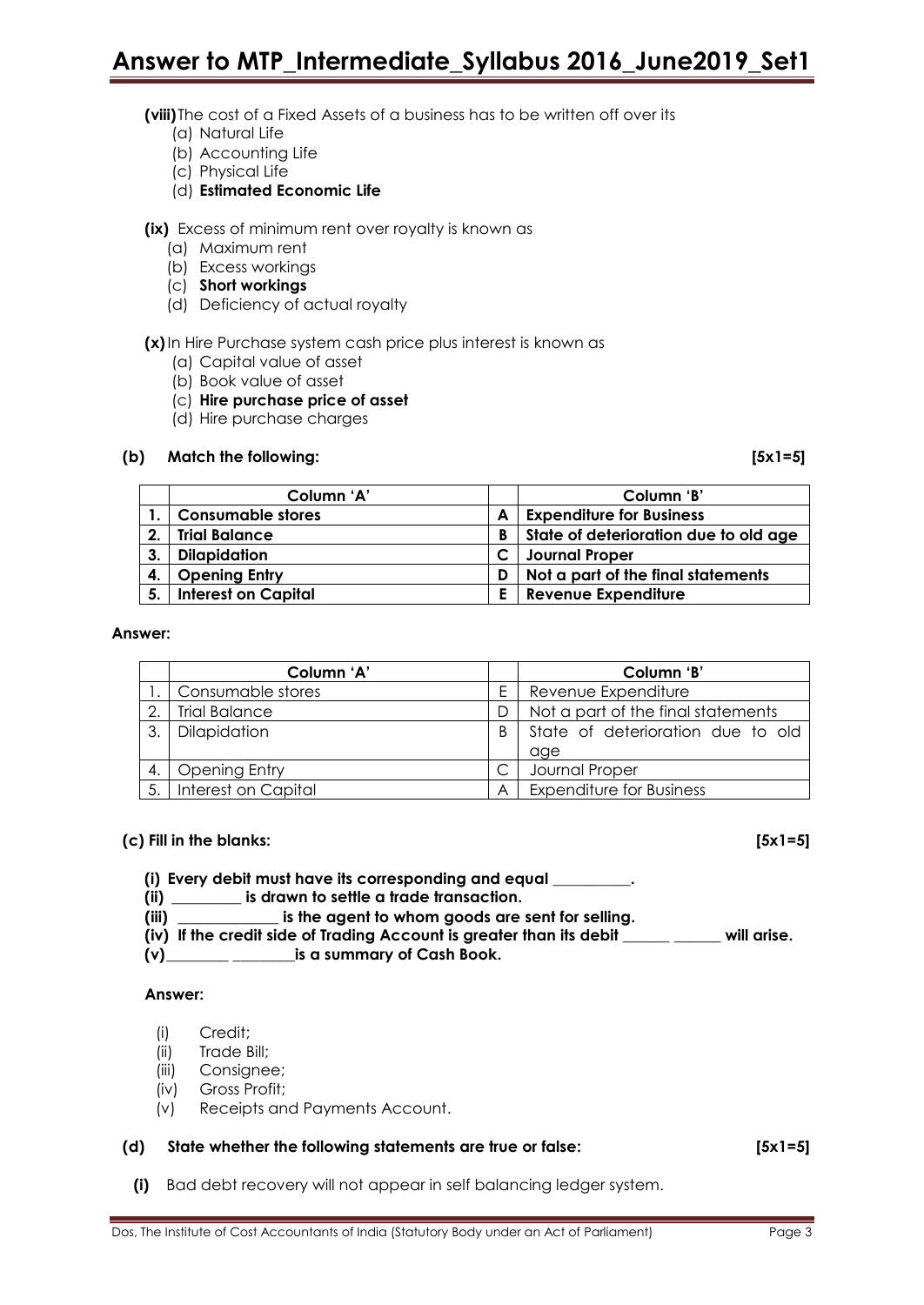- **(ii)** Book-keeping is considered as the end and Accountancy is considered as the beginning.
- **(iii)** Drawee is the buyer or debtor, he has to pay the amount of the bill to the drawer on the due date.
- **(iv)** Legacy received is a kind of donation.
- **(v)** All capital incomes and expenditures are excluded from Income and Expenditure Account.

**Answer:**

- (i) True;
- (ii) True;
- (iii) True;
- (iv) True;
- (v) True.

#### **Section - B**

**Answer any five from the following. Each question carries 15 marks (5x15=75)**

- **2. (a) Mr. Mitra could not tally his Trial Balance on 31.3.2017. He transferred** `**596 being excess of debit side to Suspense Account, The following errors were subsequently discovered:**
	- **(i) Sales Book was overcast by** `**500.**
	- **(ii) Purchases of Machinery** `**730 passed through Purchases Day Book.**
	- **(iii) An amount of** `**99 received from Mr. Young was posted to his account as** `**990.**
	- **(iv) A cash sale of** `**2,235 duly entered in Cash Book but posted to Sales Account** `**235.**
	- **(v) Salary Account was debited with** `**3,000 in place of** `**2,000.**

**Rectify the above errors through the Journal Entries. [6]**

#### **Answer:**

| Date | <b>Particulars</b>                                                                                                                                                                 |            | Dr. $($ ₹) | Cr. $($ ₹) |
|------|------------------------------------------------------------------------------------------------------------------------------------------------------------------------------------|------------|------------|------------|
|      | Sales A/c<br>To Suspense A/c<br>(Being Sales Book overcast, now rectified)                                                                                                         | Dr.        | 500        | 500        |
|      | Machinery A/c<br>Creditors A/c<br>To Purchases A/c<br>To Creditors for Machinery A/c<br>(Being purchases of machinery wrongly passed through Purchases<br>Day Book, now rectified) | Dr.<br>Dr. | 730<br>730 | 730<br>730 |
|      | Mr. Young A/c<br>To Suspense A/c<br>(Being amount received from Mister Young Y of ₹99, wrongly<br>posted to his account as ₹990, now rectified)                                    | Dr.        | 891        | 891        |
|      | Suspense A/c<br>Dr.<br>To Sales A/c<br>(Being cash sale of ₹2,235 duly entered in Cash Book but posted<br>to Sales Account as ₹235, now rectified)                                 |            | 2,000      | 2,000      |
|      | Suspense A/c<br>Dr.<br>To Salaries A/c<br>(Being Salaries A/c wrongly debited with ₹3,000 in place of<br>₹2,000, now rectified)                                                    |            | 1,000      | 1,000      |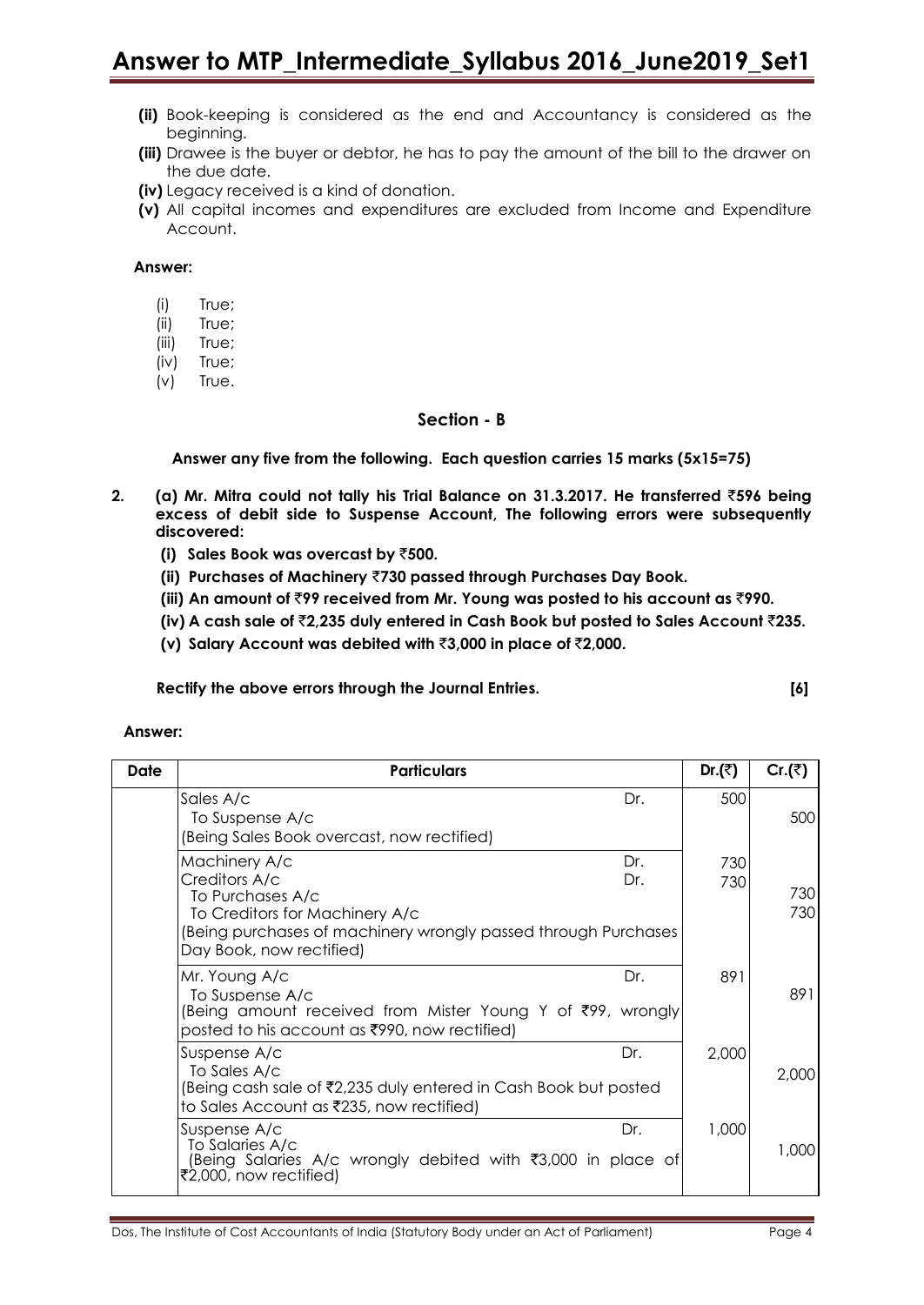**(b) S Ltd. of Surat consigned 5,000 litres of liquor costing** `**32 each to M Ltd. of Mumbai on 01.02.17. S Ltd. paid** `**5,000 as freight and insurance charges. During transit 200 litres were destroyed for which the insurance company agreed to pay** `**5,000 in full settlement.**

**M Ltd. paid clearing charges** `**6,100; godown rent** `**300 and Salesman's salary** `**900. It was entitled to 6% ordinary commission and 4% del credere commission on sales.**

**On 30.6.17 M Ltd. reported that 4,000 litres were sold at** `**1,65,000 and 100 litres were lost due to evaporation. A customer who bought liquor for** `**1,500 could pay only 40% of his amount. M Ltd. paid its balance due by a cheque.**

**Show the Consignment Account in the books of S. Ltd. [9]**

#### **Answer:**

#### **Books of S. Ltd. Dr. Consignment to Mumbai Account Cr.**

| <b>Date</b> | <b>Particulars</b>                               |            | ₹        | Date    | <b>Particulars</b>                    | ₹        |
|-------------|--------------------------------------------------|------------|----------|---------|---------------------------------------|----------|
|             | 01.2.17 To Goods sent on Consignment             |            | 1,60,000 |         | 30.6.17 By M. Ltd. A/c [Sale]         | 1,65,000 |
|             | A/c [₹5,000 × ₹32]                               |            |          |         | 30.6.17 By Goods Destroyed-in-Transit | 6,600    |
|             | 01.2.17 To Bank A/c [Expenses incurred]          |            | 5,000    |         | $A/C$ [WN:1]                          |          |
|             | - Freight and Insurance charges                  |            |          | 30.6.17 | By Consignment Stock A/c              | 24,500   |
|             | 30.6.17 To M. Ltd. A/c [Expenses incurred        |            |          |         | [WN: 1]                               |          |
|             | by consignee]                                    |            |          |         |                                       |          |
|             | Clearing Charges                                 | 6,100      |          |         |                                       |          |
|             | - Godown Rent<br>Salesman's salaries             | 300<br>900 |          |         |                                       |          |
|             |                                                  |            | 7,300    |         |                                       |          |
|             | 30.6.12 To M. Ltd. A/c [Commission due]          |            |          |         |                                       |          |
|             | - Ordinary commission<br>$[1,65,000 \times 6\%]$ | 9,900      |          |         |                                       |          |
|             | Del credere commission                           |            |          |         |                                       |          |
|             | [1,65,000 X 4%]                                  | 6,600      | 16,500   |         |                                       |          |
|             | 30.6.12 To P/L A/c                               |            |          |         |                                       |          |
|             | [Profit on consignment -                         |            |          |         |                                       |          |
|             | transferred]                                     |            | 7,300    |         |                                       |          |
|             |                                                  |            | 1,96,100 |         |                                       | 1,96,100 |
|             |                                                  |            |          |         |                                       |          |

## **WORKINGS:**

## 1. Value of Goods Destroyed-in-Transit and Unsold Stock

| <b>Particulars</b>                                                                                                  | Litres       | Amount<br>(₹)     |
|---------------------------------------------------------------------------------------------------------------------|--------------|-------------------|
| Cost of goods sent [₹5,000 $\times$ ₹32]<br><b>Add:</b> Consignor's expenses (being, freight and insurance charges) | 5,000        | 1,60,000<br>5,000 |
| <b>Less:</b> Goods destroyed -in-transit $[ ₹1,65,000 \times 200/5,000]$                                            | 5,000<br>200 | 000,65 ا<br>6,600 |
| Goods received by consignee                                                                                         | 4,800        | 58,400, ا         |
| Add: Non-recurring expenses incurred by consignee (being,<br>clearing charges)                                      |              | 6,100             |
| <b>Less:</b> Normal loss                                                                                            | 4,800<br>100 | 1,64,500          |
| Unsold Stock = $[5,000 - 200 - 100 - 4,000] = 700$ litres                                                           | 4,700        | 1,64,500          |
| Hence, Value of 700 litres                                                                                          |              | 24,500            |
| $1,64,500 \times -$                                                                                                 |              |                   |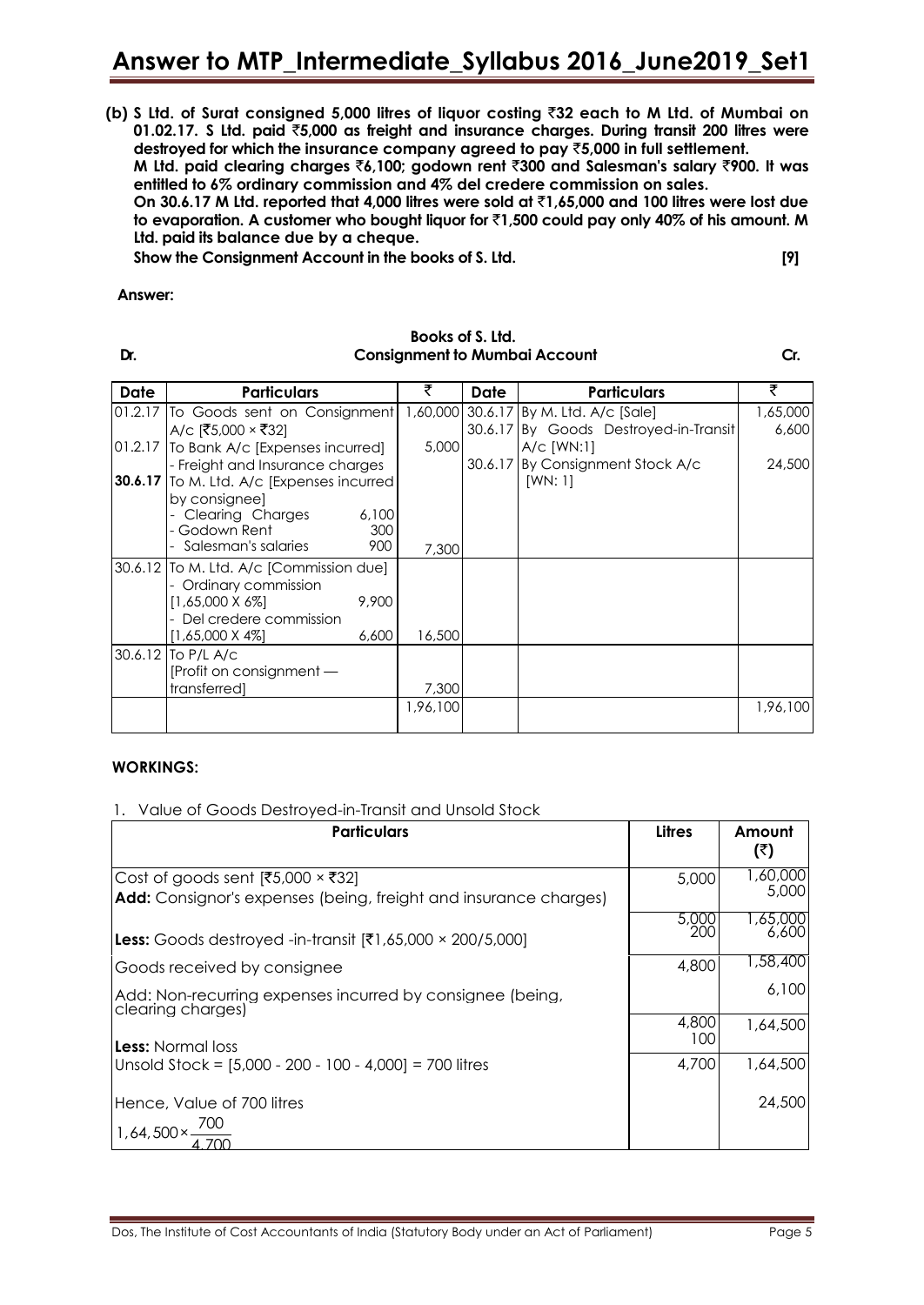**3. Namita started a grocery business on Jan. 1, 2017 with a capital of** ` **10,000. She spent** `**1,500 on furniture and fixtures in cash. She maintains her books under single entry. Following figures are extracted from her books:**

| Sales [inclusive of cash sales ₹8,000]                | ₹20,000 Bad debts written off | ₹750   |
|-------------------------------------------------------|-------------------------------|--------|
| Purchase [inclusive of cash purchases ₹2,500] ₹12,000 | <b>Business expenses</b>      | ₹1.050 |

**Namita used groceries worth** `**1,500 and took** `**13,000 in cash for personal use. On Dec. 31, 2017 her Sundry Debtors were** `**1,250 and Sundry Creditors were** `**1,500, Stock-in-hand on Dec. 31,2017 was** `**1,500.**

**Prepare a Trading and Profit & Loss Account for the year ended on 31st December, 2017 and Balance Sheet as on that date after writing off 10% Depreciation on furniture and fixtures**.

**Answer:**

**[15]**

| <b>Books of Namita</b>                                                                         |                        |                        |                                                                 |                 |                 |  |
|------------------------------------------------------------------------------------------------|------------------------|------------------------|-----------------------------------------------------------------|-----------------|-----------------|--|
| Dr.                                                                                            |                        |                        | Trading and Profit & Loss Account for the year ended 31.12.2017 |                 | Cr.             |  |
| <b>Particulars</b>                                                                             | ₹                      | ₹                      | <b>Particulars</b>                                              | ₹               | ₹               |  |
| To Purchases:<br>Cash<br>Credit                                                                | 2500<br>9500<br>12,000 |                        | By Sales: Cash<br>Credit<br>By Closing Stock                    | 8,000<br>12,000 | 20,000<br>1,500 |  |
| Less: Drawings<br>[Groceries used for personal<br>usel<br>To Gross Profit c/d                  | 1,500                  | 10,500<br>11,000       |                                                                 |                 |                 |  |
|                                                                                                |                        | 21,500                 |                                                                 |                 | 21,500          |  |
| To Business Expenses<br>To Bad debts<br>To Depreciation on furniture<br>$[71,500 \times 10\%]$ |                        | 1,050<br>750           | By Gross Profit b/d                                             |                 | 11,000          |  |
| To Capital<br>[Net Profit transferred]                                                         |                        | 150<br>9,050<br>11,000 |                                                                 |                 | 11,000          |  |

#### **Balance Sheet as on 31.12.2017**

| <b>Liabilities</b>      | ₹               | ₹     | Assets                         | チ     |       |
|-------------------------|-----------------|-------|--------------------------------|-------|-------|
| Capital                 | 10,000          |       | Furniture & Fixture            | 1,500 |       |
| Add: Net profit         | 9,050<br>19,050 |       | <b>Less:</b> Depreciation @10% | 150   | 1,350 |
| <b>Less:</b> Drawings   |                 |       | Stock-in-Trade Sundry          |       | 1,500 |
| $[}1,500 + 13,000]$     | 14,500          | 4,550 | <b>Debtors</b>                 |       | 1,250 |
|                         |                 |       | Cash[WN:3]                     |       | 1,950 |
| <b>Sundry Creditors</b> |                 | 1,500 |                                |       |       |
|                         |                 |       |                                |       |       |
|                         |                 |       |                                |       |       |
|                         |                 |       |                                |       |       |
|                         |                 | 6,050 |                                |       | 6,050 |

| <b>Collection form Debtors</b><br><b>Sundry Debtors Account</b><br>Dr.<br>Cr. |        |                                                                      |                        |  |  |  |  |
|-------------------------------------------------------------------------------|--------|----------------------------------------------------------------------|------------------------|--|--|--|--|
| <b>Particulars</b>                                                            |        | <b>Particulars</b>                                                   |                        |  |  |  |  |
| To Sales [₹20,000 - ₹8,000)                                                   |        | 12,000 By Cash <b>[B/Fig.]</b><br>By Bad Debts A/c<br>By Balance c/f | 10,000<br>750<br>1,250 |  |  |  |  |
|                                                                               | 12,000 |                                                                      | 12,000                 |  |  |  |  |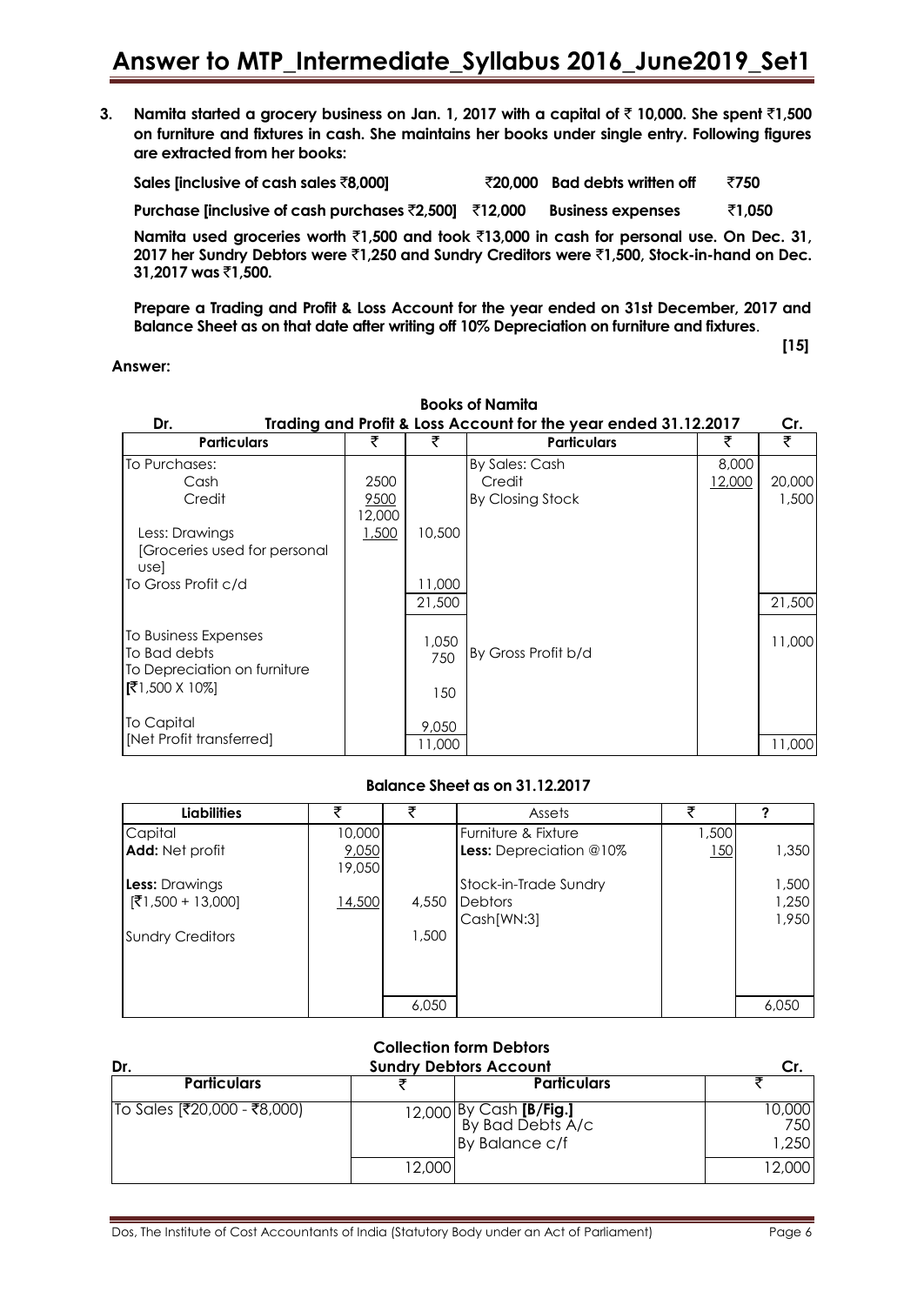| <b>Payment to Creditors</b><br><b>Sundry Creditors Account</b><br>Dr.<br>Cr. |       |                                       |       |  |  |  |
|------------------------------------------------------------------------------|-------|---------------------------------------|-------|--|--|--|
| <b>Particulars</b>                                                           |       | <b>Particulars</b>                    |       |  |  |  |
| To Cash [B/Fig.]<br>To Balance c/f                                           | 1,500 | 8,000 By Purchases [₹12,000 - ₹2,500] | 9,500 |  |  |  |
|                                                                              | 9,500 |                                       | 9,500 |  |  |  |

#### **Cash balance on 31.12.2017**

| Dr.                                  |        | <b>Cash Account</b>           |        |  |
|--------------------------------------|--------|-------------------------------|--------|--|
| <b>Particulars</b>                   |        | <b>Particulars</b>            |        |  |
| To Capital [Capital<br>introduction] |        | 10,000 By Furniture & Fixture | 1,500  |  |
| To Sales                             |        | 8,000 By Purchases            | 2,500  |  |
| To Debtors [WN: 1]                   |        | 10,000 By Creditors [WN: 2]   | 8,000  |  |
|                                      |        | <b>By Business Expenses</b>   | 1,050  |  |
|                                      |        | <b>By Drawings</b>            | 13,000 |  |
|                                      |        | By Balance c/f [B/Fig.]       | 1,950  |  |
|                                      | 28,000 |                               | 28,000 |  |

**4. A, B and C are partners in a firm sharing profits and losses as to 5 : 3 : 2. Their Balance Sheet as on 31st March, 2017 was as follows:**

| <b>Sundry Creditors</b>            |           | 3,00,000 Cash in hand     | 80,000    |
|------------------------------------|-----------|---------------------------|-----------|
| <b>General Reserve</b>             |           | 1,60,000 Bills Receivable | 1,00,000  |
| <b>Partners' Loan Accounts:</b>    |           | <b>Sundry Debtors</b>     | 1,20,000  |
| А                                  |           | 80,000 Stock-in-trade     | 2,40,000  |
| в                                  |           | 60,000 Furniture          | 40,000    |
| <b>Partners' Capital Accounts:</b> |           | <b>Buildings</b>          | 5,20,000  |
| A                                  | 2,00,000  |                           |           |
| в                                  | 1,60,000  |                           |           |
| C                                  | 1,40,000  |                           |           |
|                                    | 11,00,000 |                           | 11,00,000 |

## **Balance Sheet as at 31st March, 2017**

**They agree to change their profit sharing ratio as 6:5:5 from April 1, 2017. For this purpose, it is decided that:** 

- **(i) Furniture and Buildings be valued at** ` **30,000 and** ` **6,50,000 respectively.**
- **(ii) A provision for bad debts be made @ 3 per cent on Sundry debtors and 6 per cent of bills receivable**
- (iii) The value of stock be reduced to  $\bar{\tau}$  1,60,000.
- **(iv) The Goodwill of the firm is to be valued at two years' purchase of average net profits of the last five years, profit for these years being** ` **40,000,** ` **52,000,** ` **64,000,** ` **78,000 and**  ` **86,000 respectively.**

**The book value of the assets and liabilities is not to be altered.** 

**Required:**

- **(i) Pass Journal Entries to make adjustments in the partners' accounts.**
- **(ii) Prepare the partner's Capital Accounts.**
- **(iii) Prepare the New Balance Sheet as on April 1, 2017. [15]**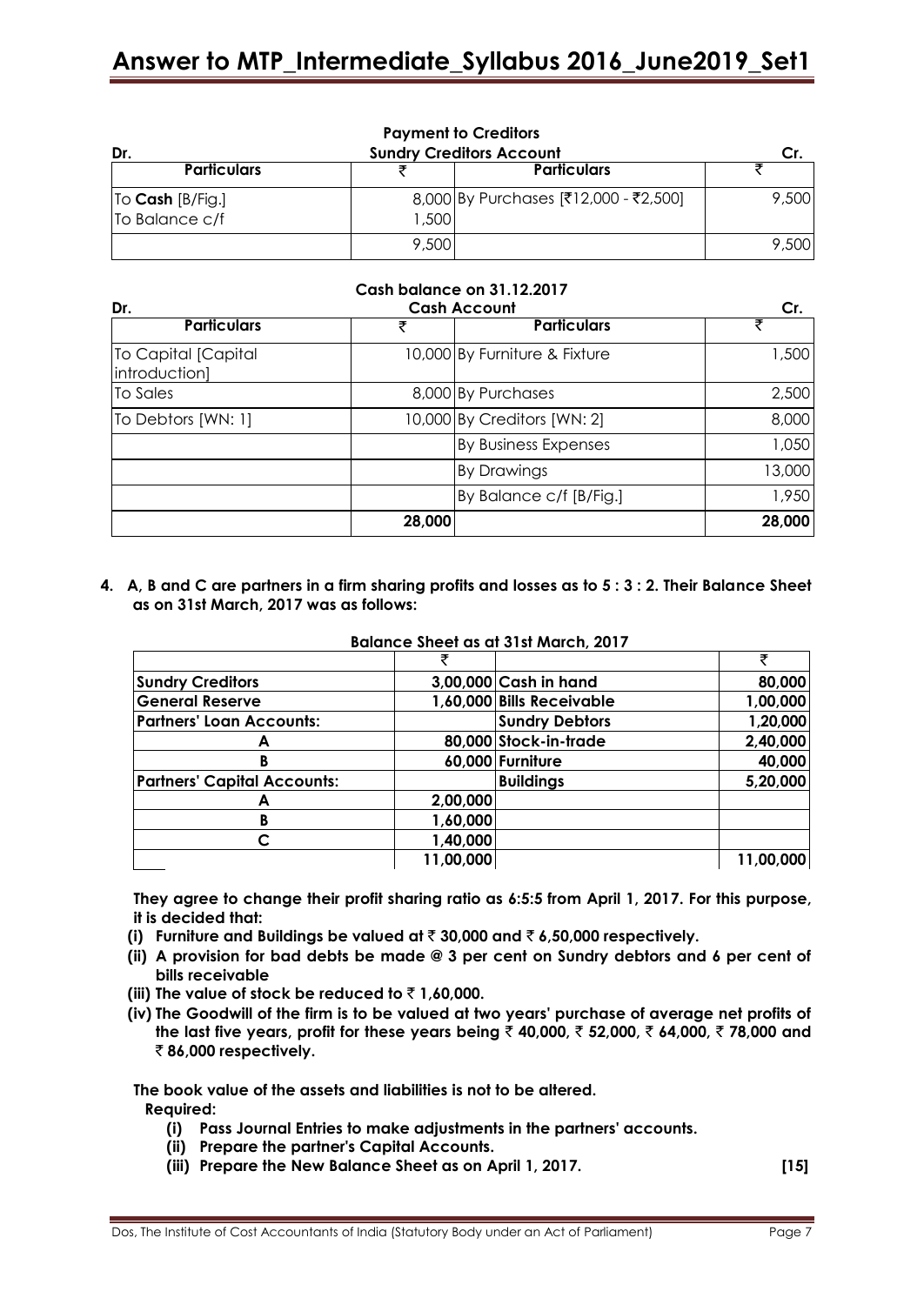#### **Answer:**

|             | <b>Journal Entries</b>                                                  |                     |                      |  |  |  |  |
|-------------|-------------------------------------------------------------------------|---------------------|----------------------|--|--|--|--|
| <b>Date</b> | <b>Particulars</b>                                                      | Dr. $(\bar{\zeta})$ | Cr. $(\overline{z})$ |  |  |  |  |
| 2017        | Memorandum Revaluation A/c<br>Dr.                                       | 99,600              |                      |  |  |  |  |
| April 1     | To Provision for Bad Debts A/c (3600+6000)                              |                     | 9,600                |  |  |  |  |
|             | To Furniture A/c                                                        |                     | 10,000               |  |  |  |  |
|             | To Stock in Trade A/c                                                   |                     | 80,000               |  |  |  |  |
|             | (Provision for bad debts made and decrease in value of furniture        |                     |                      |  |  |  |  |
|             | and stock)                                                              |                     |                      |  |  |  |  |
| April 1     | <b>Buildings A/c</b><br>Dr.                                             | 1,30,000            |                      |  |  |  |  |
|             | To Memorandum Revaluation A/c                                           |                     | 1,30,000             |  |  |  |  |
|             | (Increase in value of Buildings)                                        |                     |                      |  |  |  |  |
| April 1     | Memorandum Revaluation A/c<br>Dr.                                       | 30,400              |                      |  |  |  |  |
|             | To A's Capital A/c                                                      |                     | 15,200               |  |  |  |  |
|             | To B's Capital A/c                                                      |                     | 9,120                |  |  |  |  |
|             | To C's Capital A/c                                                      |                     | 6,080                |  |  |  |  |
|             | (Profit on revaluation of assets credited to partners' capital A/c's in |                     |                      |  |  |  |  |
|             | old ratio)                                                              |                     |                      |  |  |  |  |
| April 1     | A's Capital A/c<br>Dr.                                                  | 11,400              |                      |  |  |  |  |
|             | <b>B's Capital A/c</b><br>Dr.                                           | 9,500               |                      |  |  |  |  |
|             | C's Capital A/c<br>Dr.                                                  | 9,500               |                      |  |  |  |  |
|             | To Memorandum Revaluation A/c                                           |                     | 30,400               |  |  |  |  |
|             | (Memorandum Revaluation Account closed by transferring the              |                     |                      |  |  |  |  |
|             | amounts to partners' capital accounts in new profit-sharing ratio)      |                     |                      |  |  |  |  |
| April 1     | Goodwill A/c<br>Dr.                                                     | 1,28,000            |                      |  |  |  |  |
|             | To A's Capital A/c                                                      |                     | 64,000               |  |  |  |  |
|             | To B's Capital A/c                                                      |                     | 38,400               |  |  |  |  |
|             | To C's Capital A/c                                                      |                     | 25,600               |  |  |  |  |
|             | (Goodwill account raised in books by by transferring the amounts        |                     |                      |  |  |  |  |
|             | to partners' capital accounts in old profit-sharing ratio)              |                     |                      |  |  |  |  |
| April 1     | A's Capital A/c<br>Dr.                                                  | 48,000              |                      |  |  |  |  |
|             | <b>B's Capital A/c</b><br>Dr.                                           | 40,000              |                      |  |  |  |  |
|             | C's Capital A/c<br>Dr.                                                  | 40,000              |                      |  |  |  |  |
|             | To Goodwill A/c                                                         |                     | 1,28,000             |  |  |  |  |
|             | (Goodwill account closed by by transferring the amounts to              |                     |                      |  |  |  |  |
|             | partners' capital accounts in new profit-sharing ratio)                 |                     |                      |  |  |  |  |
|             | April 1 B's Capital A/c<br>Dr.                                          | 2,000               |                      |  |  |  |  |
|             | C's Capital A/c<br>Dr.                                                  | 18,000              |                      |  |  |  |  |
|             | To A's Capital A/c                                                      |                     | 20,000               |  |  |  |  |
|             | (Adjustment for general reserve made on account of change in            |                     |                      |  |  |  |  |
|             | profit-sharing ratio)                                                   |                     |                      |  |  |  |  |

# **AB & C Partnership Firm**

#### **(ii)**

#### **Partners' Capital Accounts**

| Dr.  |                    |          |                            |           |                               |        |                            | Cr.    |
|------|--------------------|----------|----------------------------|-----------|-------------------------------|--------|----------------------------|--------|
|      | <b>Particulars</b> | A        | в                          |           | <b>Particulars</b>            |        | в                          |        |
| To   | Memorandum         | 11,400   | 9,500                      |           | 9,500 By Balance b/d          |        | 2,00,000 1,60,000 1,40,000 |        |
|      | Revaluation A/c    |          |                            |           |                               |        |                            |        |
| ITo. | Goodwill A/c       | 48,000   | 40,000                     | 40,000 By | Memorandum                    | 15,200 | 9.120                      | 6,080  |
|      |                    |          |                            |           | <b>Revaluation A/c</b>        |        |                            |        |
| lTo  | A's capital A/c    |          | 2,000                      |           | 18,000 By Goodwill A/c        | 64,000 | 38,400                     | 25,600 |
| l To | Balance c/d        | 2.39.800 | 1,56,020                   |           | $1,04,180$ By B's Capital A/c | 2,000  |                            |        |
|      |                    |          |                            |           | By C's Capital A/c            | 18,000 |                            |        |
|      |                    |          | 2,99,200 2,07,520 1,71,680 |           |                               |        | 2,99,200 2,07,520 1,71,680 |        |

**(iii)**

#### **Balance Sheet as at April 1, 2017**

| Liabilities      | Assets                    |         |
|------------------|---------------------------|---------|
| Sundry Creditors | 3.00.000 Cash in hand     | 80,000  |
| General Reserve  | 1,60,000 Bills receivable | ,00,000 |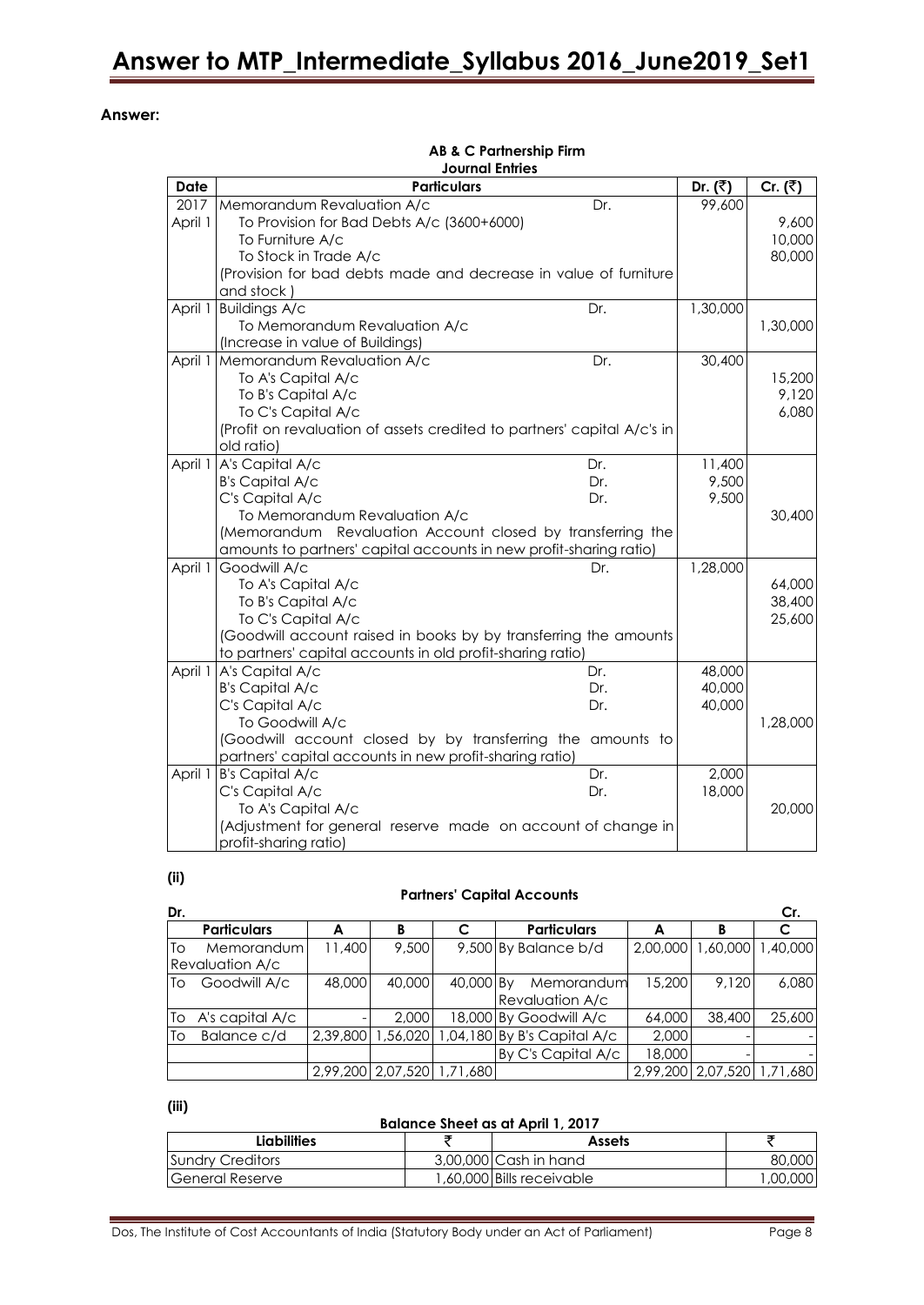| Partners' Loan Accounts    |           | Sundry debtors        | 1,20,000  |
|----------------------------|-----------|-----------------------|-----------|
|                            |           | 80,000 Stock in trade | 2,40,000  |
|                            |           | 60,000 Furniture      | 40,000    |
| Partners' Capital Accounts |           | <b>Buildings</b>      | 5,20,000  |
| Α                          | 2,39,800  |                       |           |
|                            | 1,56,020  |                       |           |
|                            | 1,04,180  |                       |           |
|                            | 11,00,000 |                       | 11,00,000 |

#### **Working Notes:**

#### **(1) Valuation of Goodwill:**

```
Average profit = 
      (40,000+52,000+64,000+78,000+86,000)
                            \frac{3000 + 70,000 + 60,000}{5} = 264,000.
```
Goodwill = ₹ 64,000 × 2 = ₹ 1,28,000.

#### **(2) Amount adjustable for General Reserve:**

| <b>Particulars</b>                                        | A      |        |        |
|-----------------------------------------------------------|--------|--------|--------|
|                                                           | (₹)    | (₹)    |        |
| General Reserve ₹160000 credited in old ratio (Cr.) 5:3:2 | 80,000 | 48.000 | 32,000 |
| Less: General Reserve debited in new ratio (Dr.) 6:5:5    | 60,000 | 50,000 | 50,000 |
| Net adjustment for General Reserve.                       | 20,000 | 2.000  | 18,000 |
|                                                           |        | (Dr.)  | (Dr.)  |

**5. (a) Avishkar Ltd. carried on a retail business opened a branch A on 1st April, 2017 where all sales were on credit basis. All goods required by the branch were supplied from the head office and were invoiced to the branch at 10% above cost. The following were the transactions:**

|                                                 | April  | Mav      | June     |
|-------------------------------------------------|--------|----------|----------|
|                                                 |        |          | ₹        |
| Goods sent to Branch (Cost to H.O)              | 80.000 | 1.00.000 | 1.20.000 |
| Sales as shown by the branch monthly report     | 76.000 | 84.000   | 1.10.000 |
| Cash received from Debtors and remitted to H.O. | 40.000 | 1.02.000 | 70,000   |
| Returns to H.O. (Cost to Branch)                | 2.400  | 1.200    | 4.800    |

The stock of goods held by the branch on June 30, amounted to  $\bar{\tau}$  1,06,800 at invoice **price to branch. Record these transactions in the Head Office books, showing balances as on 30th June, 2017 and the branch gross profit for the three months ended on that date. [7]**

#### **Answer:**

| <b>Branch Account in the Books of Head Office</b><br>Dr. |          |                                                              |          |  |
|----------------------------------------------------------|----------|--------------------------------------------------------------|----------|--|
| <b>Particulars</b>                                       | ₹        | <b>Particulars</b>                                           | ₹        |  |
| To Goods Sent to Branch A/c                              |          | By Bank A/c (remittance)                                     | 2,12,000 |  |
| $(3,00,000 \times 110%)$                                 | 3,30,000 | By Goods Sent to Branch A/c                                  | 8,400    |  |
| To Stock Reserve A/c                                     |          | By Goods Sent to Branch A/c                                  |          |  |
| $(71,06,800 \times 10/110)$                              | 9,709    | (Loading on net goods sent)                                  | 29,236   |  |
| To Net Profit t/f to General                             |          | $[(\overline{$}3,30,000 - \overline{$}8,400) \times 10/110]$ |          |  |
| P & L A/c                                                | 74,727   | By Balance c/d                                               |          |  |
|                                                          |          | Debtors (₹2,70,000 – ₹2,12,000)                              | 58,000   |  |
|                                                          |          | Stock                                                        | 1,06,800 |  |
|                                                          | 4.14.436 |                                                              | 4.14.436 |  |

**Note :** Branch debtors = Sales – Remittance =  $\overline{2}2,70,000$  -  $\overline{2}2,12,000$  =  $\overline{2}58,000$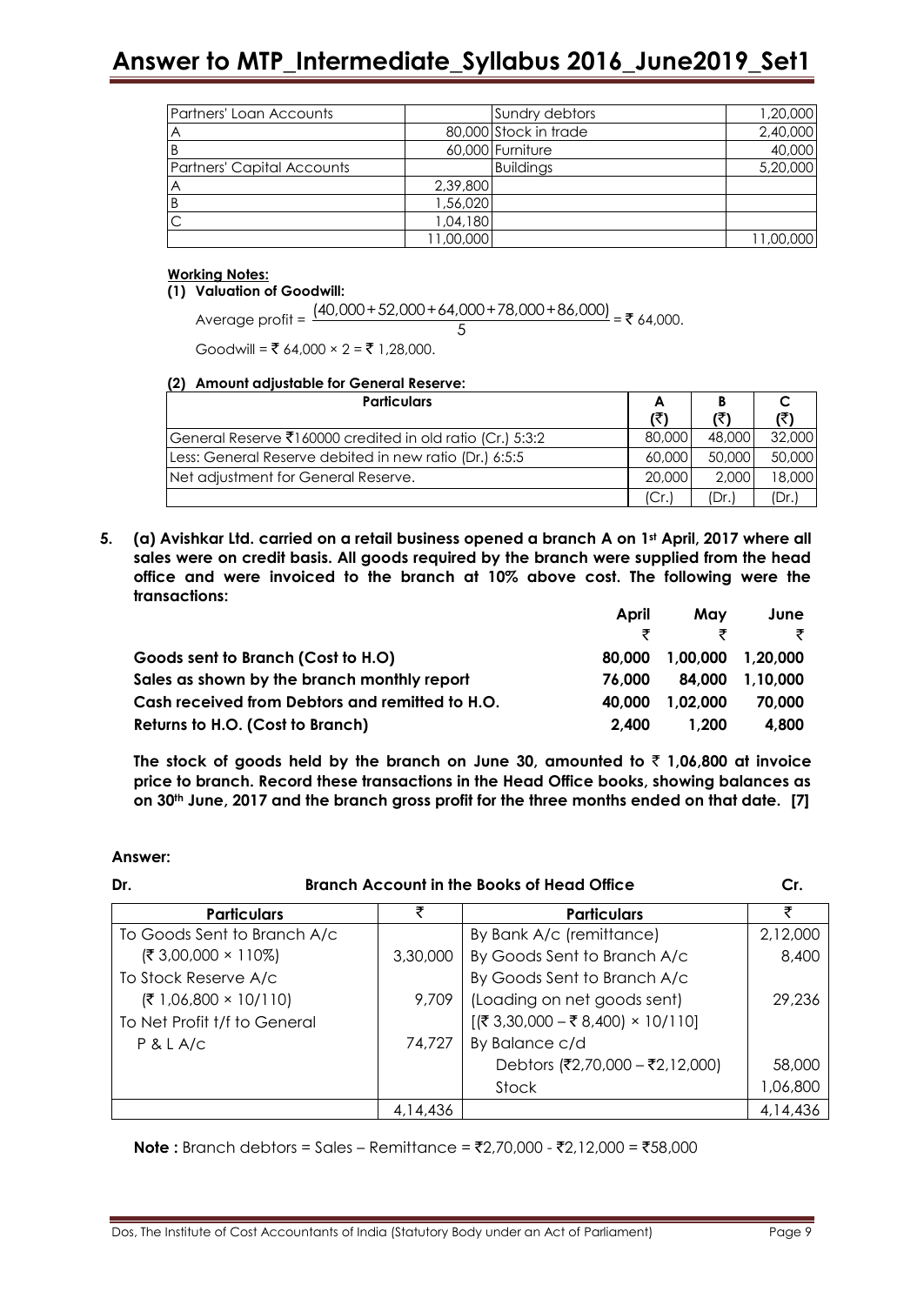**(b) The following information is available from the books of the trader for the period 1st January to 31st March 2017.**

- **a) Total sales amounted to** `**1,52,000 including the sale of old furniture for** `**20,000 (book value is** `**24,600). The total cash sales were 80% less than total credit sales.**
- **b) Cash collection from Debtors amounted to 75% of the aggregate of the opening Debtors and Credit safes for the period. Discount allowed to them amounted to** `**5,200**
- **c) Cheques received from customer of** `**10,000 were dishonoured; a sum of** `**2,000 is irrecoverable.**
- **d) Bad Debts written-off in the earlier year realized** `**5,000.**
- **e) Sundry debtors on 1st January stood at** `**80,000.**

**You are required to show the Debtors' Ledger Adjustment Account in the General Ledger.**

**Answer:**

| Dr.      | Debtors' Ledger Adjustment Account |          |          |                          |          |  |  |
|----------|------------------------------------|----------|----------|--------------------------|----------|--|--|
| Date     | <b>Particulars</b>                 | Amount   | Date     | <b>Particulars</b>       | Amount   |  |  |
|          |                                    | (₹)      |          |                          | (₹)      |  |  |
| 01.01.17 | To Balance b/d                     | 80,000   | 31.03.17 | <b>By General Ledger</b> |          |  |  |
| 31.03.17 | <b>To General Ledger</b>           |          |          | Adjustment A/c           |          |  |  |
|          | Adjustment A/c                     |          |          | (In Debtors Ledger)      |          |  |  |
|          | (In Debtors Ledger)                |          |          | Cash collected           | 1,42,500 |  |  |
|          | Sales                              | 1,10,000 |          | Discount Allowed         | 5,200    |  |  |
|          | Cheque dishonoured                 | 10,000   |          | Bad debts                | 2,000    |  |  |
|          |                                    |          |          | By balance c/d           | 50,300   |  |  |
|          |                                    |          | 31.03.17 |                          |          |  |  |
|          |                                    | 2,00,000 |          |                          | 2,00,000 |  |  |

**In the General Ledger**

## **Workings:**

1. Computation of credit sales: Cash sales were 80% less than credit sales. So, if credit sale is  $\bar{\tau}$  100 cash sales are  $\bar{\tau}$ 20. Hence, total sale is  $\bar{x}$ 120. Here, total sales =  $\bar{\tau}$ (1,52,000 – 20,000) =  $\bar{\tau}$ 1,32,000. Amount of credit sales = ₹1,32,000 ×100/120 = ₹1,10,000. 2. Cash received: Cash received is 75% of opening debtors plus credit sales i.e.  $\bar{\zeta}(80,000 + 1,10,000)$  $= ₹1,90,000$ 

So, Cash received = 75% of ₹1,90,000 = ₹1,42,500.

#### **6. (a) The following entries without narration have been recorded. Please write the entries with complete narration. Marks will be awarded only for complete narration. 6**

|          |    |                   |     | Dr. ₹  | Cr. $\bar{z}$ |
|----------|----|-------------------|-----|--------|---------------|
| 1st year |    | Royalty A/c       | Dr. | 16,000 |               |
| Dec. 31  |    | Short working A/c | Dr. | 4,000  |               |
|          |    | To Landlord A/c   |     |        | 20,000        |
|          | 2. | Landlord A/c      | Dr. | 20,000 |               |
|          |    | To Bank A/c       |     |        | 20,000        |
|          | 3. | P and $L$ A/c     | Dr. | 20,000 |               |
|          |    | To Royalty A/c    |     |        | 20,000        |
| 2nd year |    | Royalty A/c       | Dr. | 22,000 |               |
| Dec. 31  |    | To Landlord A/c   |     |        | 22,000        |

 **[8]**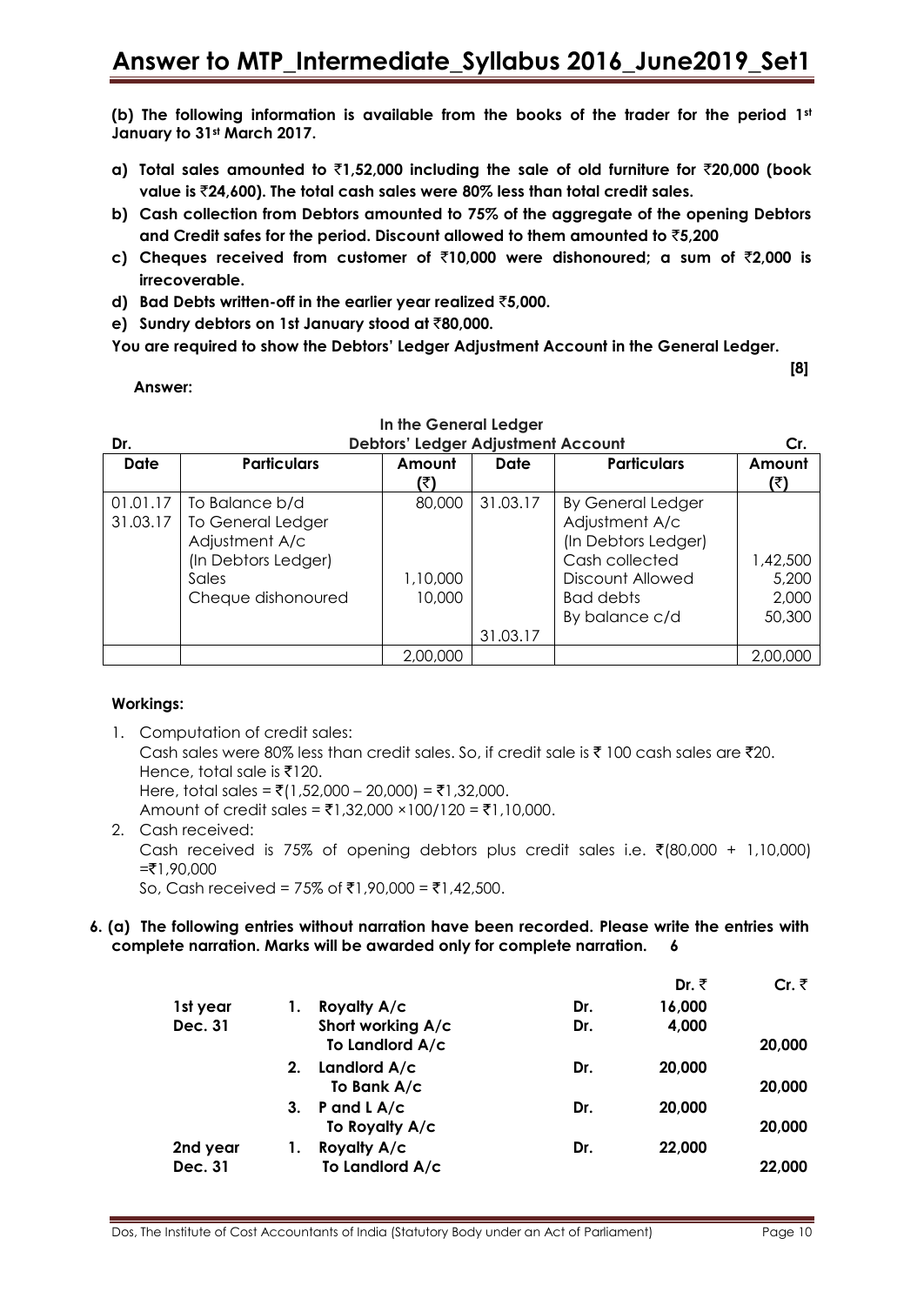|    | Landlord $A/c$       | Dr. | 22,000 |        |
|----|----------------------|-----|--------|--------|
|    | To Bank A/c          |     |        | 20,000 |
|    | To Short working A/c |     |        | 2,000  |
| 3. | P and L $A/c$        | Dr. | 24,000 |        |
|    | To Royalty A/c       |     |        | 22,000 |
|    | To Short working A/c |     |        | 2,000  |
|    |                      |     |        | [12]   |

#### **Answer:**

|                     |    |                                                                                                                                                                                     |            | Dr. ₹           | Cr. ₹           |
|---------------------|----|-------------------------------------------------------------------------------------------------------------------------------------------------------------------------------------|------------|-----------------|-----------------|
| 1st year<br>Dec. 31 | 1. | Royalty A/c<br>Short working A/c<br>To Landlord's A/c<br>(Royalty amounting of ₹16,000 credited to<br>landlord's account subject to minimum<br>rent of ₹20,000)                     | Dr.<br>Dr. | 16,000<br>4,000 | 20,000          |
|                     | 2. | Landlord's A/c<br>To Bank A/c<br>(Payment of the sum due to landlord)                                                                                                               | Dr.        | 20,000          | 20,000          |
|                     | 3. | P and L A/c<br>To Royalty A/c<br>(Transfer of royalty to the profit and loss<br>A/C                                                                                                 | Dr.        | 20,000          | 20,000          |
| 2nd year<br>Dec. 31 | 1. | Royalty A/c<br>To Landlord A/c<br>(Royalty amounting to ₹22,000 credited<br>to landlord's A/c)                                                                                      | Dr.        | 22,000          | 22,000          |
|                     | 2. | Landlord's A/c<br>To Bank A/c<br>To Short working A/c<br>(Payment of the amount due to landlord<br>after recovery of ₹2,000 against short<br>working)                               | Dr.        | 22,000          | 20,000<br>2,000 |
|                     | 3. | Profit and Loss A/c<br>To Royalty A/c<br>To Short working A/c<br>(Royalty amounting to ₹22,000 and<br>irrecoverable short working of ₹2,000<br>transferred to profit and loss A/c). | Dr.        | 24,000          | 22,000<br>2,000 |

**Note:** In entry 1 of first year, royalty has been debited with ₹16,000 whereas in entry 3, transfer of royalty to Profit and Loss Account has been recorded at  $\bar{\tau}$  20,000. This implies that another royalty of  $\bar{x}$ 4,000 (paid/payable) relates to the year 1 which has not been given in the question.

**(b) From the following details find out the amount to be debited to Profit and Loss A/c as fresh provision for doubtful debts during 2017-18. Debtors was** ` **1,20,000 as on 31.03.2018; Bad debt during the year** ` **6,000; Provision for bad debts as on 01.04.2017** ` **8,000; Provision for doubtful debts to be kept at 5% of total debtors. [3]**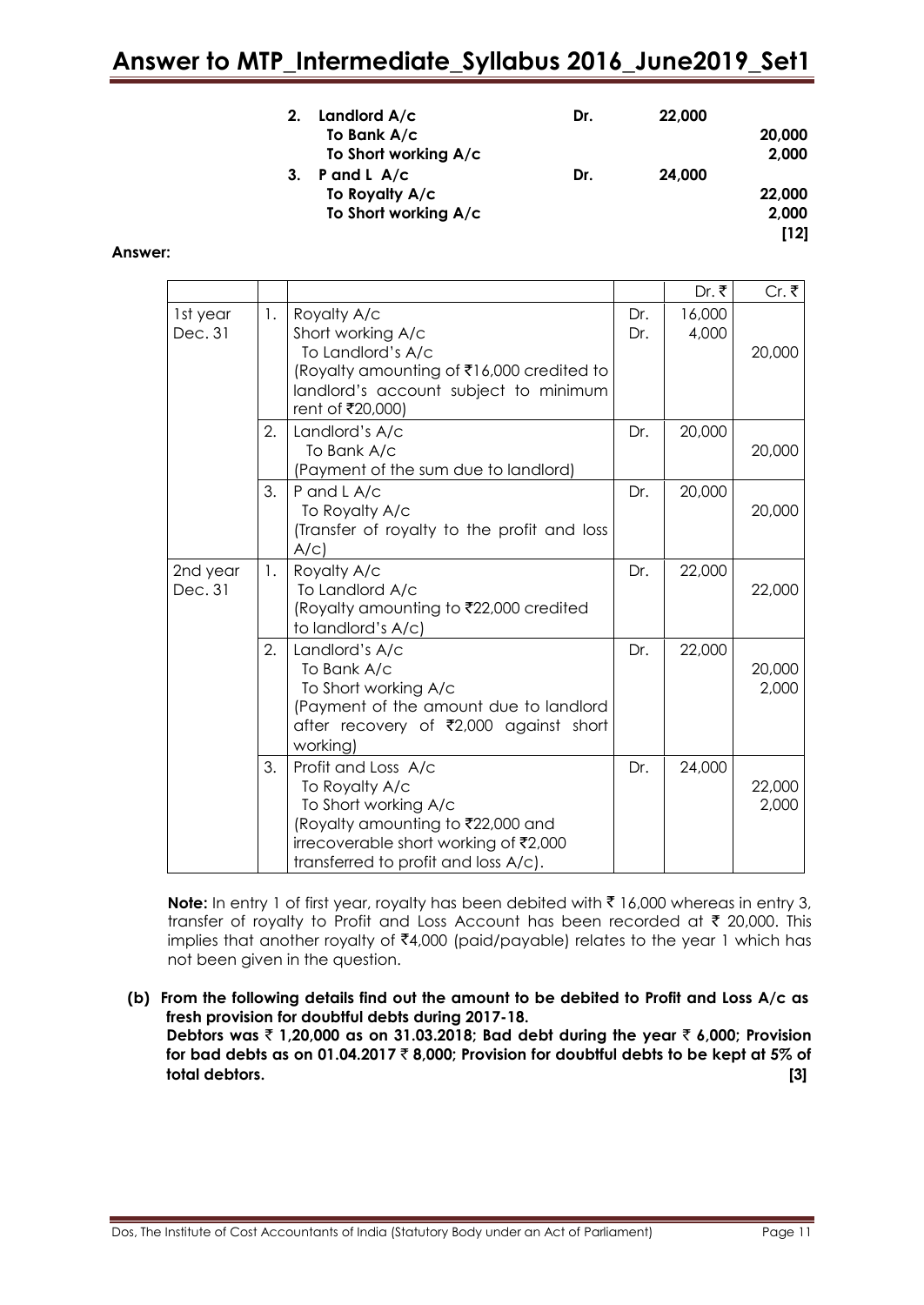#### **Answer:**

Provision for Bad Dept is ₹1,20,000×5% = ₹6,000

| Dr.                | <b>Provision for Bad Debts Account</b> | Cr.                |               |
|--------------------|----------------------------------------|--------------------|---------------|
| <b>Particulars</b> | Amount<br>(₹                           | <b>Particulars</b> | Amount<br>(₹) |
| To, Bad Debt A/c   | 6,000                                  | 01.04.2017         |               |
|                    |                                        | By, Balance c/d    | 8,000         |
| 31.03.2018         |                                        | 31.03.2018         |               |
| To, Balance c/f    | 6,000                                  | By, Profit and     | 4,000         |
|                    |                                        | Loss $A/c$         |               |
|                    |                                        | [Balancing         |               |
|                    |                                        | Figure]            |               |
|                    | 12.000                                 |                    | 12.000        |

**7. (a) On December 1, 2017, PP Ltd. purchased** `**8,00,000 worth of land for a factory site. PP Ltd. razed an old building on the property and sold the materials it salvaged from the demolition. PP Ltd. incurred additional costs and realized salvage proceeds during December 2017 as follows:**

| Demolition of old building                               | 1,00,000 |
|----------------------------------------------------------|----------|
| Legal fees for purchase contract and recording ownership | 20,000   |
| Title guarantee insurance                                | 24,000   |
| Proceeds from sale of salvaged materials                 | 16.000   |

**In its December 31,2017 Balance Sheet, PP Ltd. should report a balance in the land account. [6]**

#### **Answer:**

As per AS-10, the cost of land should include all expenditure incurred to prepare it for its ultimate use (such as factory size) is considered part of the cost of land. Before the land can be used as a building site, it must be purchased (which involves costs such as purchase price, legal fees etc.) and the old building must be razed (cost of demolition less proceeds from sale of scrap). The total balance in the land account should be  $\bar{\tau}$ 9,28,000.

| <b>Particulars</b>                           |          |
|----------------------------------------------|----------|
| Purchase price                               | 8,00,000 |
| Legal Fees                                   | 20,000   |
| Title Insurance                              | 24,000   |
| Net cost of demolition (₹1,00,000 – ₹16,000) | 84,000   |
|                                              | 9 28 000 |

#### **(b) Discuss the disadvantages of customized accounting package. [9]**

#### **Answer:**

Following are the disadvantages of customized accounting package:

1. Requirement specifications are incomplete or ambiguous resulting in a defective or incomplete system.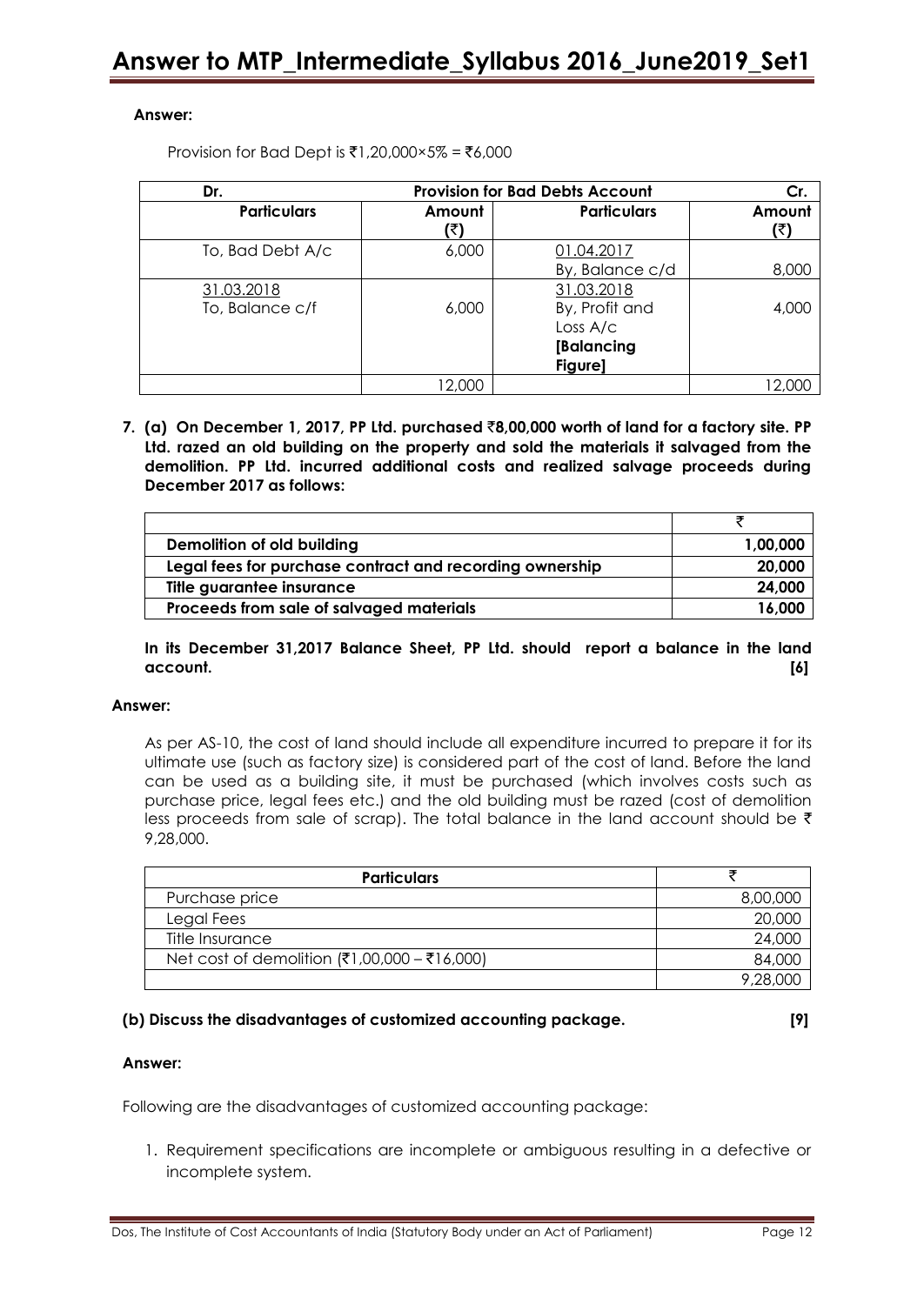- 2. Bugs may remain in the software because of inadequate testing.
- 3. Documentation may not complete.
- 4. Frequent changes made to the system with inadequate change management procedure may result in system compromise.
- 5. Vendor may not be unwilling to give support of the software due to other commitments.
- 6. Vendor may not be willing to part with the source code or enter into an escrow agreement.
- 7. Control measures may be inadequate.
- 8. There may be delay in completion of the software due to problems with the vendor or inadequate project management.

The choice of customised accounting packages is made on the basis of evaluation of vendor proposals. The proposals are evaluated as to the suitability, completeness, cost and vendor proposals. Generally preference is given to a vendor won has a very good track record of deliverables

### **8. Write short notes on any three of the following: [3x5=15]**

- **(a) Advantages of Self-Balancing System;**
- **(b) Differences between Branch Account and Departmental Account.**
- **(c) GAAP**
- **(d) Weaknesses of Single Entry System**

#### **Answer:**

#### **(a) Advantages of Self-Balancing System:**

The advantages of Self-Balancing system are:

- (a) If ledgers are maintained under self-balancing system it becomes very easy to locate errors.
- (b) This system helps to prepare interim account and draft final accounts as a complete trial balance can be prepared before the abstruction of individual personal ledger balances.
- (c) Various works can be done quickly as this system provides sub-division of work among the different employees.
- (d) This system is particularly useful
	- (i) where there are a large number of customers or suppliers; and
	- (ii) where it is desired to prepare periodical accounts.

#### **(b) Differences between Branch Account and Departmental Account:**

| <b>Points</b> | <b>Branch Account</b>                                                       | <b>Departmental Account</b>    |
|---------------|-----------------------------------------------------------------------------|--------------------------------|
| Allocation    | of In case of branch accounting                                             | Allocation of common wealth is |
| expenses      | allocation of common expenses                                               | the fundamental consideration  |
|               | does not arise.                                                             | here.                          |
| Result of     | the   It shows that trading result of   It shows the trading result of each |                                |
| operation     | each individual branch.                                                     | individual department.         |
|               | Maintenance of   Method of Branch Accounting   It is centrally maintained.  |                                |